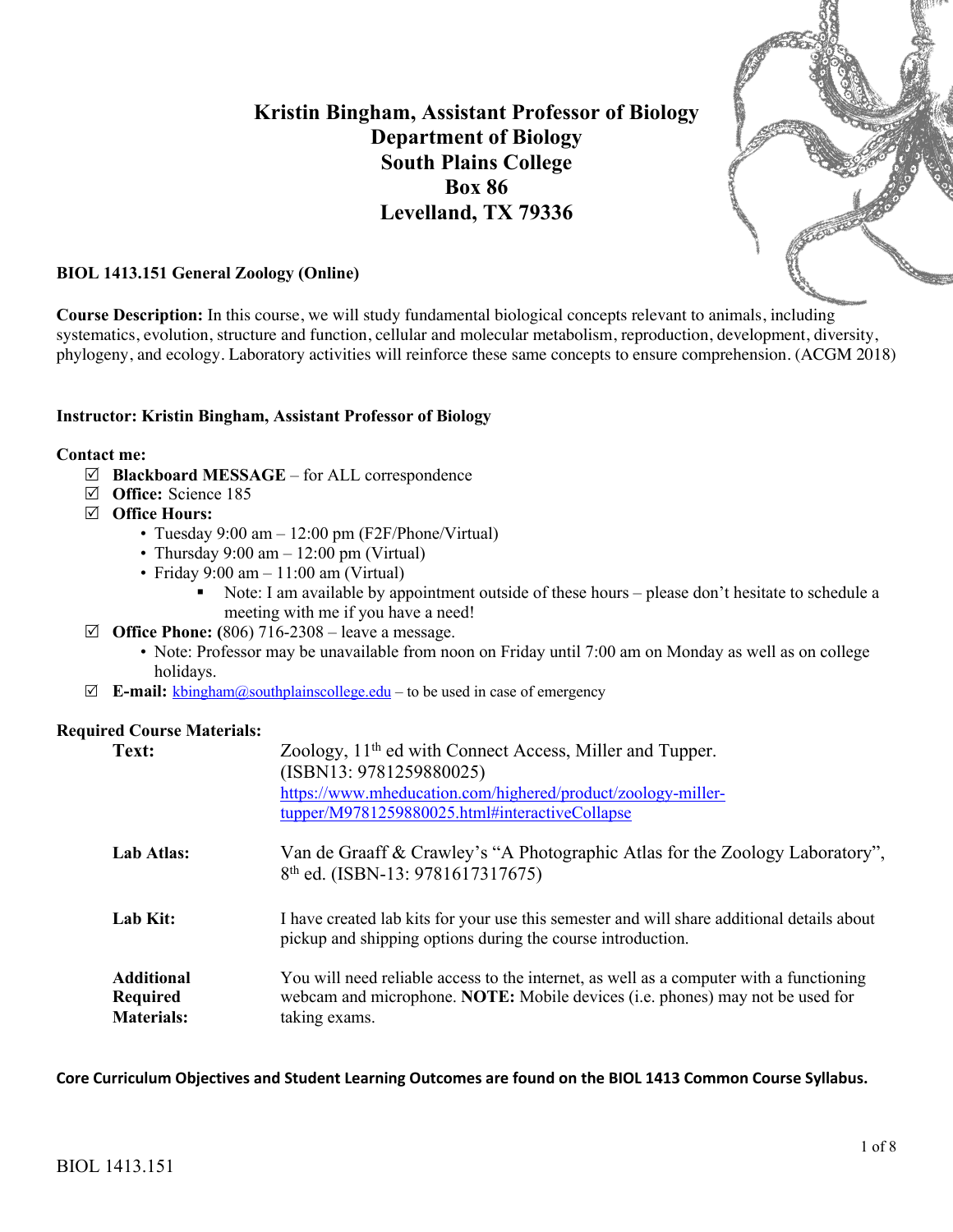# **To be successful in this course, you will need:**

- $\triangledown$  Time management skills
	- o You must keep up with readings and assignments throughout the semester. Get a calendar!
- $\boxtimes$  Reading skills
	- o You will be reading 2 chapters (on average) each week and will need to synthesize and use that information on assignments and assessments.
- $\boxtimes$  Writing skills
	- o You will be required to write out your thoughts for me to read and grade. If I can't understand it, I can't grade it. SPELLING COUNTS.
- $\triangledown$  Curiosity and enthusiasm about the subject
	- o Your interest in the material will move you through this course. Biology courses typically are information heavy, and there is a lot that I want to share with you – your curiosity about the material we are covering, and your enthusiasm for the world around you will make this an amazing class. Get involved, get engaged, ask questions and discuss what you're working on.
- $\boxtimes$  Computer and word processing skills
	- o You should be familiar with your device and programs to be able to participate in this course, as well as produce any required assignments as required using a word processor (i.e. Word, Pages, etc.). If you are not sure about your device, you should contact the SPC Levelland Technology Center for assistance. I am not a computer technician – you DO NOT want me trying to diagnose what's wrong with your machine/programs when you have an exam due in 30 minutes.

# **POLICIES, PROCEDURES, AND RULES**

This course will be conducted according to the policies and procedures of the South Plains College Student Handbook and General Catalog.

### **Online Course Content:**

- **Blackboard is the primary source for course information.** We will use additional programs such as Connect (McGraw-Hill), FlipGrid, EdPuzzle, etc. for activities throughout the semester but all assignments will be listed on Blackboard and linked from Blackboard.
- **Students need to access Blackboard regularly. Google Chrome is the preferred browser for use with Blackboard and will be REQUIRED when taking exams.**
- Specific course materials available include PowerPoint lecture slides, lecture videos, reading assignments, messages and announcements from the instructor, study aids, quizzes, exams, lab exercises, etc.

### **Communication Policy:**

- The Course Messages and Announcement tools in Blackboard will be our primary mode of communication beginning August 24<sup>th</sup>. I use the Course Messages option so that I can keep a record of communication with each student. If I need to reach you individually and you have not responded to my message using Course Messages within 48 hours, I will email you as a last resort using your SPC email. Check your Course Messages regularly, it functions as an email tool within Blackboard, but you **WILL NOT** receive notifications that you have received a message.
- **NOTE: When you send me a message, please include something in the subject line that gives me an idea of the contents of the message.**
- I will check my messages throughout the day Monday Friday. I typically respond to all messages within 24 hours or less except for on weekends and holidays. If there is an emergency and you need to contact me immediately, please message me in Blackboard and email me at kbingham@southplainscollege.edu.
- As a backup, **please send me an email during the first week of classes** so that I have an alternative way to contact you. This email should:
	- o Come from your **SPC email account**
	- o Have the subject line: Firstname Lastname BIOL 1413.151
- In the text of the message, please let me know what name you go by, and any specific information/pronouns/etc. you might want to share.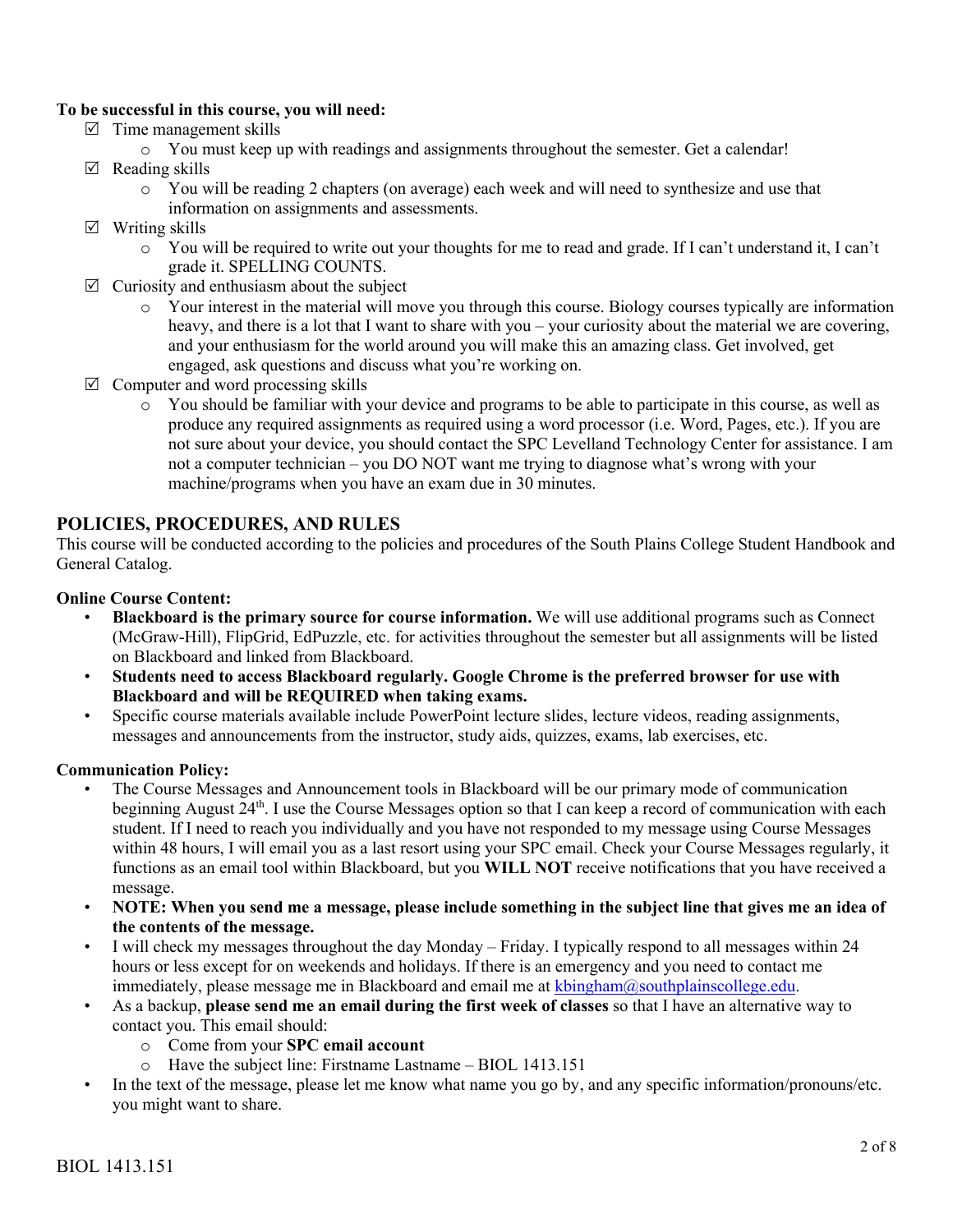## **Attendance Policy:**

- As this is an asynchronous online class, I will not be taking regular attendance as I would in a conventional course. You will work on your own schedule to complete the assignments by the date they are due. Regular and consistent interaction with online lessons and textbook materials is necessary for satisfactory achievement. There are no extensions for assignments without extenuating circumstances (i.e. life-threatening illness, death, etc.).
- Attendance will be measured by a student's ability to consistently log on to Blackboard and COMPLETE the assigned work. Failure to turn in assignments will be recorded as an "absence." The instructor will monitor student statistics throughout the duration of the course and will contact you if your personal statistics deviate from what is "normal" for the rest of the class.
- The student may be administratively withdrawn from the course when they have failed to turn in a total of four (4) graded assignments, quizzes, and/or exams (at any time; for any reason) AND the minimum course objectives cannot be met.
- If I notice that you are not progressing, I will reach out to you by course message, email, and telephone to try and determine what is happening, so that we can resolve it before it becomes too big of an issue.
- Students who enroll in a course but have "Never Attended" by the official census date, as reported by the faculty member, will be administratively dropped by the Office of Admissions and Records. A student who does not meet the attendance requirements of a class as stated in the course syllabus and does not officially withdraw from that course by the official census date of the semester, may be administratively withdrawn from that course and receive a grade of "X."

Know this – I am incredibly dedicated to your success in this course. I want to hear from you. I want to talk to you. I want to see your face regularly so that this will feel less like you're alone in an online class and more like remote learning with your professor. I will make every effort to accommodate you, but you must communicate with me. I can't help you if I don't know there is something that isn't working for you. And please – turn on your video when we talk so I'm not talking to names on a screen!

# **Course Grade Policy:**

- The grade for this course will be based on:
	- o Four Exams (worth 100 pts. possible each)
	- o Quiz Average (worth 100 points)
	- o Reading Assignments Average (50 points)
	- o Lab Submissions Average (50 points)
	- o Endangered Species Presentation (worth 50 points)
- There are 650 total points possible for the semester. The grading scale will be as follows:

| <b>Letter Grade</b> | Course Average* | <b>Semester Points</b> |
|---------------------|-----------------|------------------------|
|                     | $90 - 100 \%$   | 585 to 650             |
|                     | $80 - 89.9\%$   | 520 to 584             |
| $\subset$           | $68 - 79.9\%$   | 442 to 519             |
|                     | $60 - 67.9\%$   | 390 to 441             |
|                     | $0 - 59.9\%$    | 0-389                  |

**\*Course Average**: Calculated by adding the eight grades indicated, then dividing by 650 (the total points available in the course). This gives the student's final average grade in the course. If a student's final average *is less than* one-half of one percentage point away from the next higher letter grade, the instructor will refer to total points earned during that semester to determine final grade. There are NO curves in this course.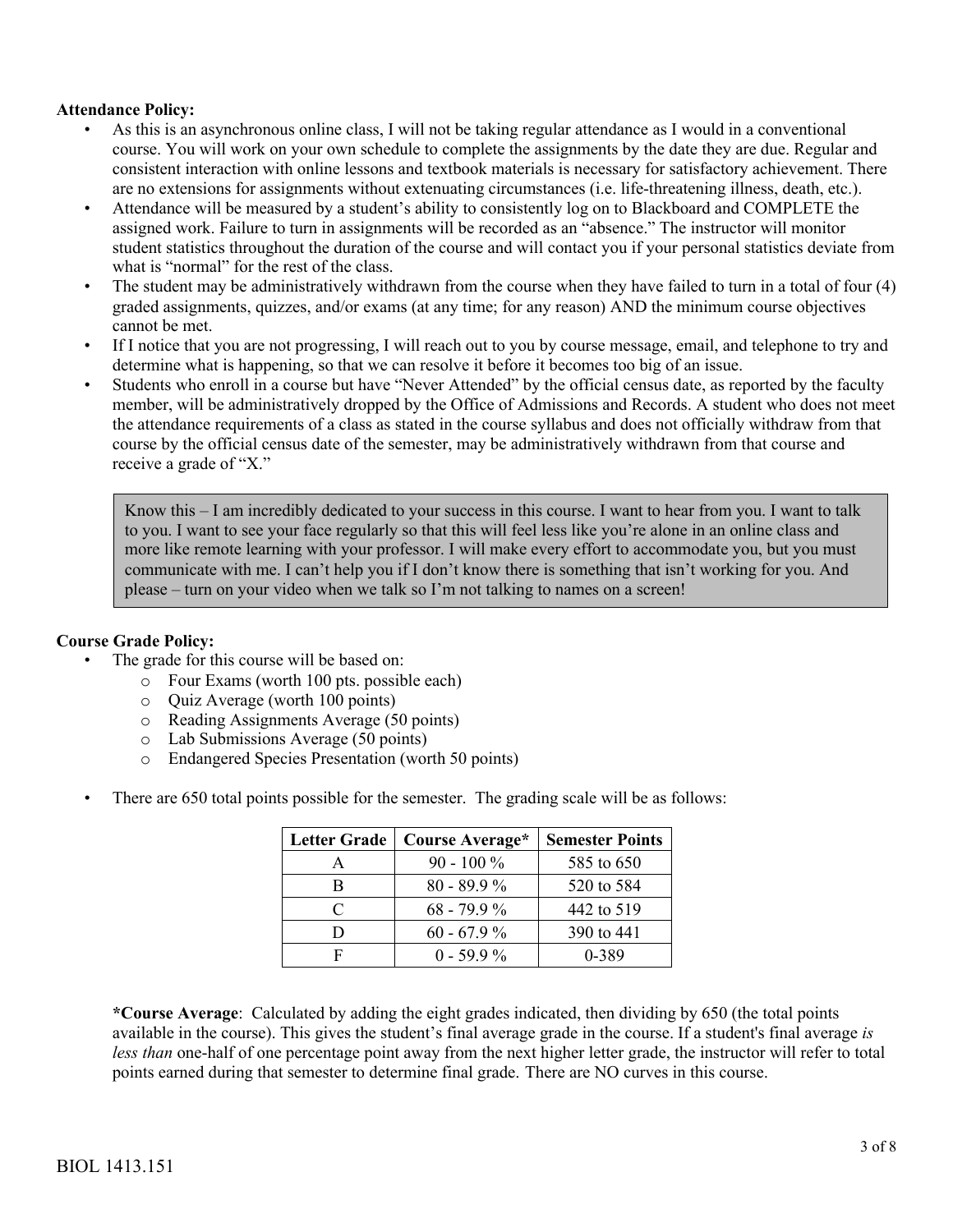# **Exam Policy:**

- Each major exam will cover material from BOTH lecture and lab. Lecture material will be approximately 60% of each exam and lab material will be about 40%.
- The lecture exam format will include multiple-choice questions, short answer questions, matching, and true or false questions, as well as diagrams to complete. Lab practical exams will include questions asking you to identify structures, label diagrams, name the organism, and resolve classifications.
- Your score is recorded as the number of (points earned/total points possible)\*100. This number is the number of points you will have earned for this exam.
- The last ("final") exam will be given during final exam week. The final exam for this course **IS NOT**  comprehensive.

*Mandatory proctoring of major exams-* Online exams within this course require online proctoring. Therefore, students will be required to have a webcam (USB or internal) with a microphone when taking an exam or quiz. Students understand that this remote recording device is purchased and controlled by the student and that recordings from any private residence must be done with the permission of any person residing in the residence. To avoid any concerns in this regard, students should select private spaces for the testing. Various academic sites on each SPC campus offer secure private settings for recordings and students with concerns may discuss location of an appropriate space for the recordings with their instructor. Students must ensure that any recordings do not invade any third-party privacy rights and accept all responsibility and liability for violations of any third-party privacy concerns. Setup information will be provided prior to taking the proctored exam. **See exam testing procedures below.**

| <b>Exam conduct</b><br>requirement                                                             | Consequence for violation of exam conduct                                                                                                                                  |
|------------------------------------------------------------------------------------------------|----------------------------------------------------------------------------------------------------------------------------------------------------------------------------|
| Microphone turned on                                                                           | A 30% penalty will be given for an exam taken without the microphone being                                                                                                 |
| and recording.                                                                                 | turned on and recording throughout the entire exam.                                                                                                                        |
| Sufficient lighting of                                                                         | A 30% penalty will be given for an exam taken without enough lighting for the                                                                                              |
| the testing area.                                                                              | instructor to assess the testing environment.                                                                                                                              |
| Student remains in                                                                             | A student who leaves the webcam view during an exam for any reason will                                                                                                    |
| webcam view during                                                                             | receive a zero for that exam. Take all bathroom breaks, etc. before beginning the                                                                                          |
| exam.                                                                                          | exam.                                                                                                                                                                      |
| No unauthorized                                                                                | A student who has any unauthorized materials (books, notes, blank paper, phone,                                                                                            |
| materials near desk                                                                            | earbuds/headphones, another computer, etc.) near the testing area will receive a                                                                                           |
| area.                                                                                          | zero for that exam.                                                                                                                                                        |
| No talking with others<br>during the exam or<br>playing of music or<br>other audio recordings. | A student who has any music or audio recordings playing during exams, or who<br>talks with any ADULT for any reason during the exam, will receive a zero for that<br>exam. |
| The exam is taken in an<br>approved proctored<br>environment.                                  | Any exam taken without either the webcam software or in an approved testing<br>center will receive a zero for that exam.                                                   |

**Exam testing procedures:** The following table lists conduct requirements for online exams, as well as conduct violations. In general, behave as if you are taking the exam in a classroom with a live proctor.

I will provide a practice activity prior to giving you the first online exam so that I can educate students about proper testing behavior. This suspending of consequences is done as service to students to prevent unintentional or honest mistakes during subsequent exams. Consequences will be suspended *only* on that specific activity as it is meant to be a practice for you to familiarize yourself with the secure exam proctor. **I will provide feedback on any violations.**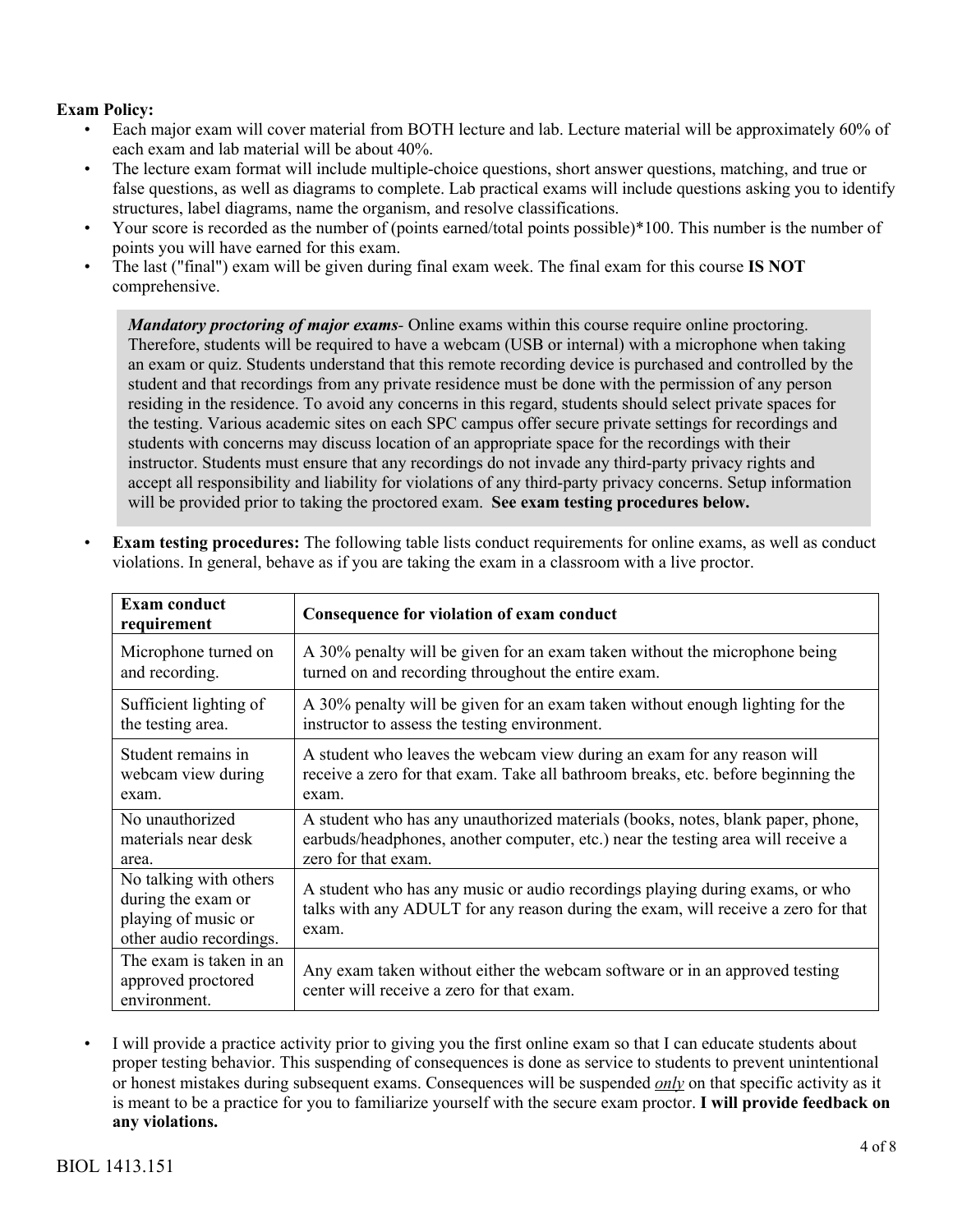- **Any student who thinks that a penalty was misapplied can request that the penalty be reviewed according to the Grievance Procedure listed below in the document.**
- If you experience technical difficulties, please contact me immediately. You can also reach out to Blackboard for help if the issue is with the platform. When taking exams, Proctorio's chat function is a life saver – talk to them FIRST! Should issues arise that are out of your control (i.e. Blackboard shuts down indefinitely), I will adjust assignment availability and due dates as appropriate.

# **Quiz Policy:**

- Quizzes will be given frequently throughout the semester, including (but not limited to) reading quizzes, video quizzes, lab quizzes, and others as necessary. Quizzes will be listed on your Weekly Assignment page and the Calendar. Late submissions will be given a grade of zero. If you experience any technology interruption or issue while taking your quiz, you should screen shot what you see and message me immediately. If I receive your message before the due date, I will reset your quiz attempt. This is a good reason to take your quiz early!
- Spelling counts on quizzes (and all work you submit to me). Taxonomy lists are provided with your course materials. There is no reason for misspelled words in a college course. Use your lists, use good grammar, and use proper English, or you'll lose credit.
- Your quizzes will be combined and averaged and are worth 100 points toward the course grade.
- **Quizzes CANNOT be made up if missed for any reason.** Missed quizzes receive a grade of zero. Plan ahead check your Calendar – Note your due dates!

### **Other Assignments Policy:**

- Assignments include Connect homework exercises, FlipGrid discussions, Lab submissions, and EdPuzzle videos.
- All assignments will be posted with clear instructions.
- **Lab Submissions:**
	- You will be required to submit lab reports at times through this semester. These may be in the form of completed worksheets, scanned documents/PDFs, and photos.
	- You will upload the required item(s) in Blackboard in your Weekly folder.
	- Each lab submission will be graded for completeness, accuracy of information, how well you followed directions, and proper use of the English language.
	- Your Lab Submissions will be combined and averaged and will be worth 50 points toward your overall grade this semester. I will determine the number of point you earn using the formula: Lab Grade = Lab  $Avg/2$ .

### **Endangered Species Project:**

- You will work in small groups using Blackboard Collaborate to research and create a presentation over an endangered species. You will learn more about this project as we move further into the semester.
- The total project will be worth 50 points. You will be graded based on the overall presentation, accuracy and thoroughness of information, and how well you work with your group mates.

### **Make-up Policy**

• If you miss an assignment, quiz, fail to upload your lab submission, or miss an exam, you will receive a zero for that assignment. You will not be able to make up or retake the missed item. NOTE: If you have an extenuating circumstance (i.e. you're in the hospital, a natural disaster has wiped out electricity, etc.) that prevents you from taking an exam or submitting your work on time, please contact me as soon as possible to discuss this.

### **Drop Procedure:**

• An official drop initiated by the student before the Last Day to Drop (**November 19, 2020**) will result in a W on your transcript. Any drop initiated by the instructor for excessive absences will result in either an X or F grade on the transcript. See the school policy on drops and the limit placed on "unexcused" drops which is available in the General Catalog on the school website. Students can drop a course online by completing the Student Initiated Drop form.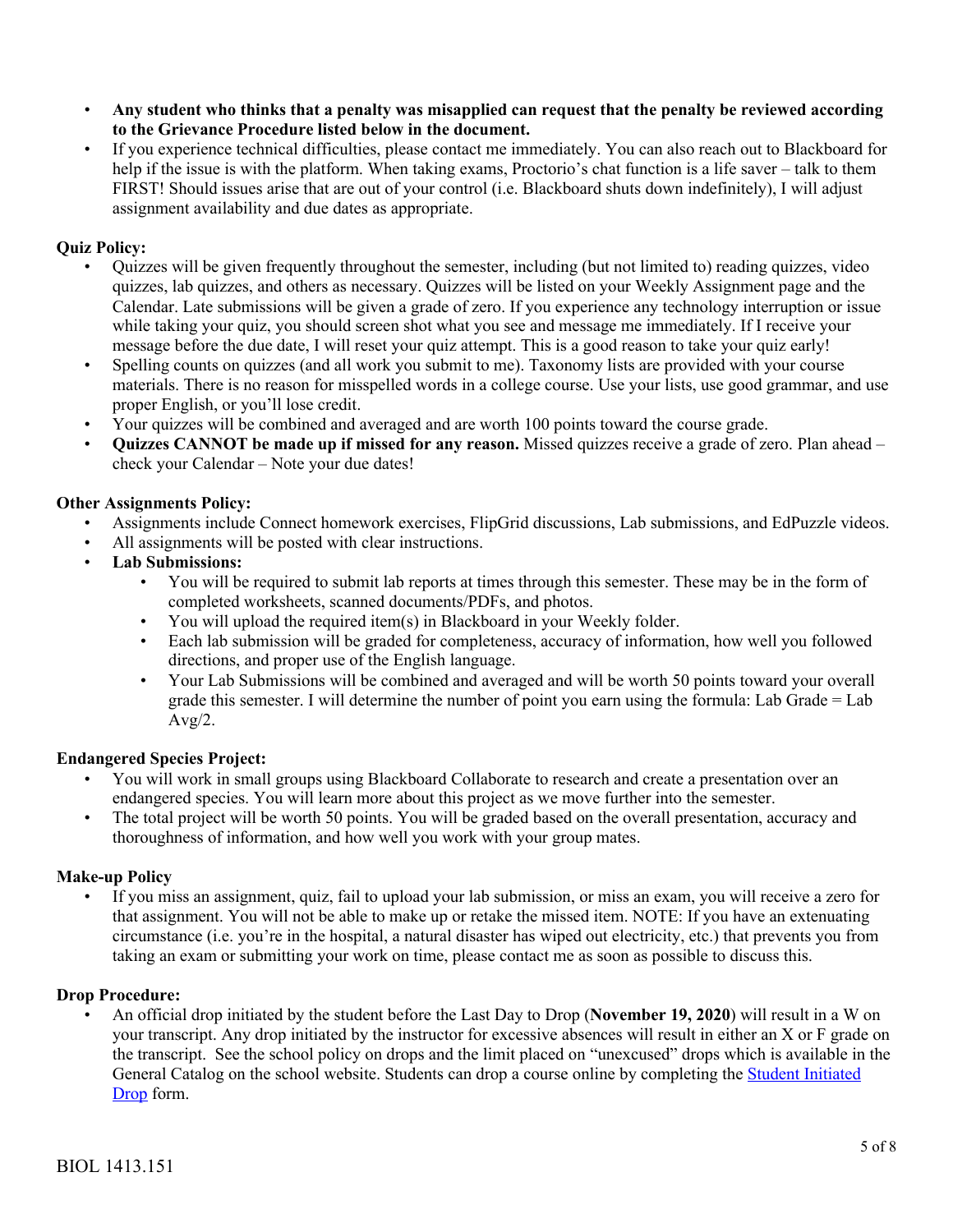## **Student Conduct**

- **Student Code of Conduct Policy**: Any successful learning experience requires mutual respect on the part of the student and the instructor. Neither instructor nor student should be subject to others' behavior that is rude, disruptive, intimidating, aggressive, or demeaning**.** Student conduct that disrupts the learning process or is deemed disrespectful or threatening shall not be tolerated and may lead to disciplinary action and/or removal from class.
	- o A high standard of conduct is expected of all students. It is assumed that obedience to the law, respect for property, authority, personal honor, integrity, and common sense will guide the actions of each member of this class. Any student who fails to perform to the expected standards will be asked to withdraw from the course or will be administratively dropped from the course by the instructor.
	- o Students should respect the academic situation and be considerate of others in the online classroom. Late arrivals should mute themselves before joinging and not disrupt the interaction. During lecture, students should be attentive and minimize distractions (food, pets, TikTok). Students should be alert and paying attention.

## • **Online Course Netiquette:**

- o Remember You are addressing a professor and/or a group, even though you don't see them.
	- Don't say things that you wouldn't say publicly in a traditional class setting.
	- Don't address comments to individuals unless you want all to know what you are telling that person.
	- Don't share confidential information.
	- Read any messages or comments before sending; once it is out there, you can't change it.
	- **•** Access your course messages frequently and read through an entire message before you reply.
	- Because electronic communication does not show smiles and frowns (other than the graphic kind), or employ intonation, humor and sarcasm might be misunderstood. Use these carefully and employ good word choice so that your meaning comes through clearly.
	- § Avoid sending unkind messages. Besides angering others and reflecting poorly on you, they may have the effect of shutting down discussion.
	- Aim for clarity and readability in your text. Paragraph often, avoid using only capital letters, and stay away from character symbols and conventions that get in the way of visual comfort.
	- Although electronic communication can be very informal, try for good language usage so that your message comes through rather than your mistakes (use your spelling and grammar checkers). Avoid correcting another person's language, however. Try to be clear, indicating what you are talking about fully instead of presuming that others know which message you are responding to, what chapter or assignment you are referring to, etc.
	- § Use of inappropriate or disrespectful language, cyber bullying, etc. will result in a zero for that assignment and will require that the student attend a meeting with the instructor and/or any other appropriate faculty to address this issue.

### **Lab Safety:**

Each student will be informed/trained on the "Chemical Hygiene Plan (CHP) for Laboratories at South Plains College" documentation and training during the first week of the semester. Each student will be required to acknowledge receipt of this information and be required to follow all procedures outlined by the instructor and/or staff of South Plains College. Students not complying with any regulation may be dropped from the course.

## **Academic Integrity (from SPC General Catalog)**

It is the aim of the faculty of South Plains College to foster a spirit of complete honesty and a high standard of integrity. The attempt of any student to present as his or her own any work which he or she has not honestly performed is regarded by the faculty and administration as a most serious offense and renders the offender liable to serious consequences, possibly suspension.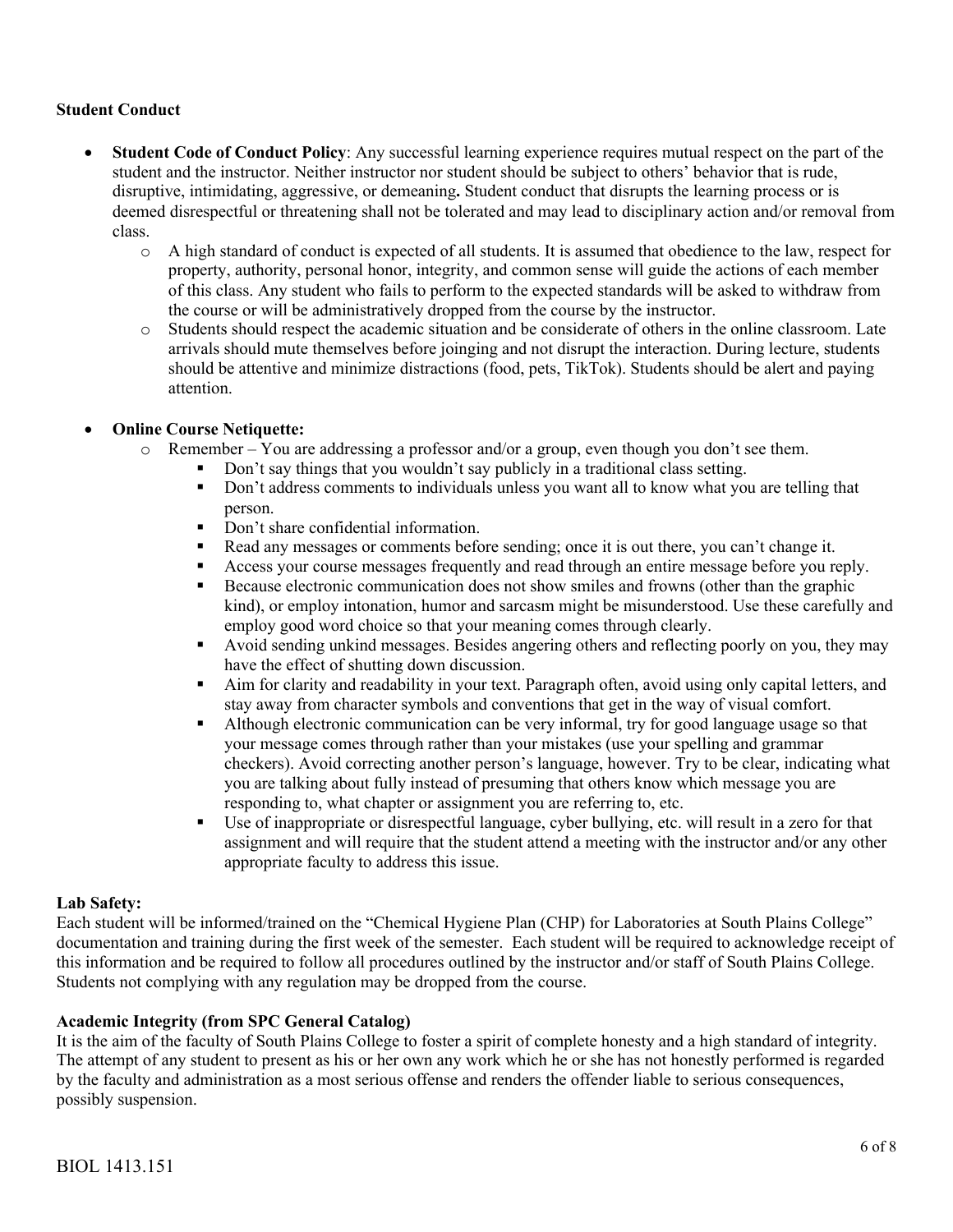**Plagiarism and Cheating:** Students are expected to do their own work on all projects, quizzes, assignments,

examinations, and papers. Failure to comply with this policy will result in an F for the assignment and can result in an F for the course if circumstances warrant.

- Plagiarism violations include, but are not limited to, the following:
	- 1. Turning in a paper that has been purchased, borrowed, or downloaded from another student, an online term paper site, or a mail order term paper mill;
	- 2. Cutting and pasting together information from books, articles, other papers, or online sites without providing proper documentation;
	- 3. Using direct quotations (three or more words) from a source without showing them to be direct quotations and citing them; or
	- 4. Missing in-text citations.
- Cheating violations include, but are not limited to, the following:
	- 1. Obtaining an examination by stealing or collusion;
	- 2. Discovering the content of an examination before it is given;
	- 3. Using an unauthorized source of information (notes, textbook, text messaging, internet, apps, any secondary device) during an examination, quiz, or homework assignment;
	- 4. Entering an office or building to obtain unfair advantage;
	- 5. Taking an examination for another;
	- 6. Altering grade records;
	- 7. Copying another's work during an examination or on a homework assignment;
	- 8. Taking pictures of a test, test answers, or someone else's paper.

#### **Grievance procedure:**

• If a student is having a problem with the course policies or the instructor, he or she should *first* try and resolve any such problems with the instructor. If the problem is not resolved, the student may proceed to the Biology Department Chair, who can advise the student on how to resolve the problem, or direct them to the appropriate office.

### **Copyright Notice:**

• All material presented by the instructor in the course is copyright protected. The material presented by the instructor may not be modified or altered in any way. You have permission to print out one copy of any material presented by the instructor in this course (ex. course information sheet, contact information, and learning module checklists). The one copy must only be used for your personal educational use during this semester. The material may not be altered or modified in any way. The material may not be distributed in any way. You have permission to download the same material to your computer hard drive or other medium in order to print out the material needed. Any material downloaded may not be altered or modified in any way. The downloaded material may not be distributed in any way. If any course material is found on other websites, this becomes an act of academic misconduct and will be dealt with appropriately following the guidelines of the college concerning academic integrity.

### **COVID-19 Statement:**

It is the policy of South Plains College for the Fall 2020 semester that as a condition of on-campus enrollment, all students are required to engage in safe behaviors to avoid the spread of COVID-19 in the SPC community. Such behaviors specifically include the requirement that all students properly wear CDC-compliant face coverings while in SPC buildings including in classrooms, labs, hallways, and restrooms. Failure to comply with this policy may result in dismissal from the current class session. If the student refuses to leave the classroom or lab after being dismissed, the student may be referred to the Dean of Students on the Levelland campus or the Dean/Director of external centers for Student Code of Conduct Violation.